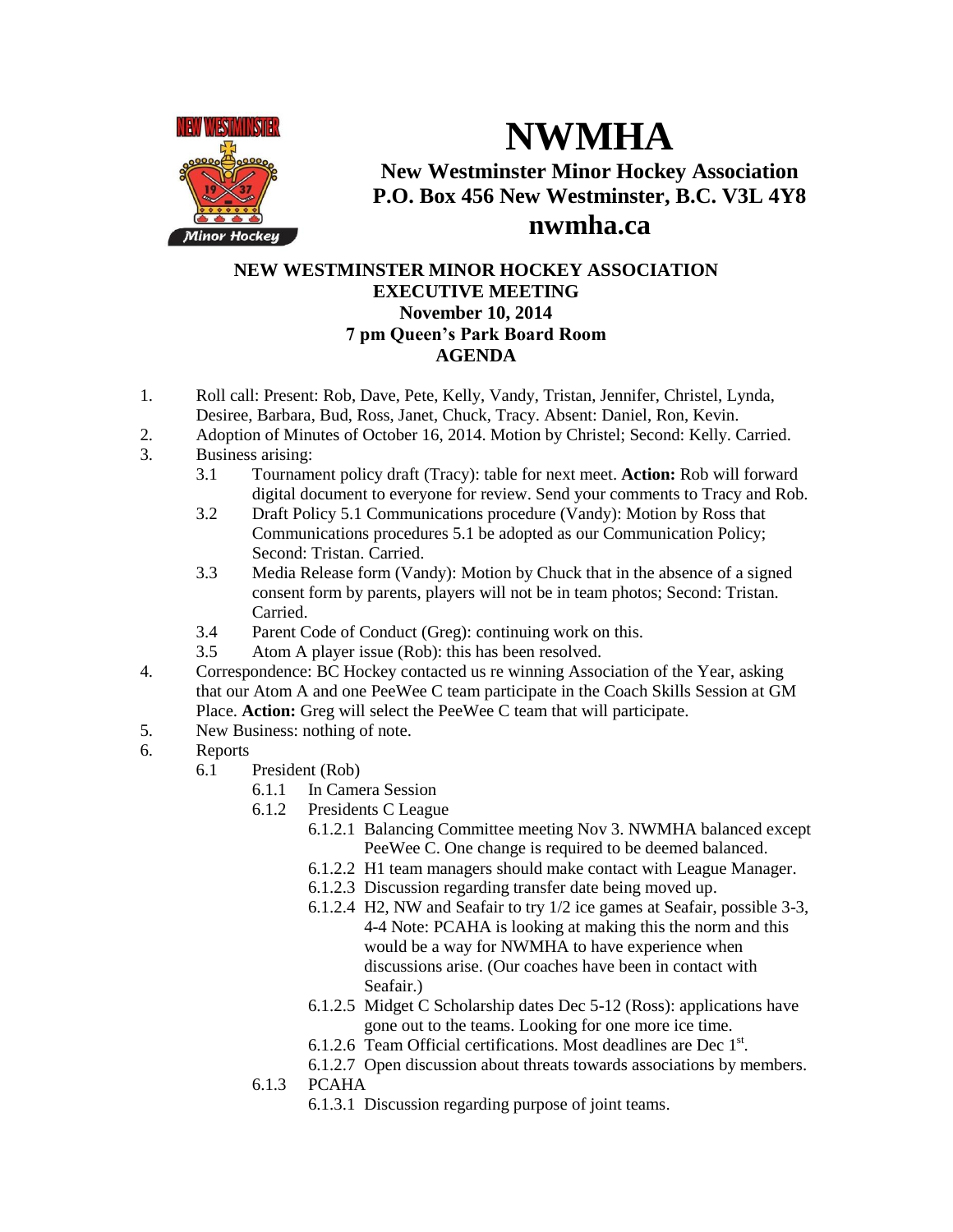- 6.1.4 Conference call on Nov 7 with Barry Petrachenko, Executive Director and Jeremy Ainsworth, Associate Director of BC Hockey regarding onerous coaching requirements and their impact on volunteer associations.
- 6.2  $1<sup>st</sup>$  Vice President (Dave): First email went out to coaches/managers re Giants game (Feb 6)
- 6.3  $2<sup>nd</sup>$  Vice President (Daniel absent; Rob read report.):
	- 6.3.1 We have 6 teams registered for Midget A tournament. **Action:** make calls if you know anyone who might be interested. We have 8 teams registered for Midget C tournament with 1 on the waiting list. Committee held its second meeting. Nov  $15<sup>th</sup>$  is set for the cut-off date to find the last 2 teams for the tournament. May need to go to Plan B (6 teams).
	- 6.3.2 Working on program with designer. Need the names of the sponsors and logos.
	- 6.3.3 2 spots left for Bobby Love. Al Hughes is full.
- 6.4  $3<sup>rd</sup>$  Vice President (Ron absent; Rob read report.):
	- 6.4.1 Team Photos scheduled for November  $20<sup>th</sup>$  at QPA front lobby. Will send an email out to the team managers ASAP. **Action:** Lynda will let him know who has conflicts.
- 6.5 Treasurer (Chuck):
	- 6.5.1 Operating statement provided;
	- 6.5.2 Cheques handed out.
- 6.6 Registrar (Janet): 2 more H1s have registered. **Action:** let her know re any changes due to balancing, etc. Dealing with one certification issue at present. All certification needs to be completed by December  $15<sup>th</sup>$ .
- 6.7 Secretary (Vandy): nothing to report.
- 6.8 Coach Coordinator (Pete):
	- 6.8.1 Checking clinic Nov 15 at 6pm, QPA. 20 coaches signed up. **Action:** DMs please remind coaches that they need a checking component.
	- 6.8.2 Extra goalie session is going to be arranged.
- 6.9 Equipment Manager (Kevin absent; Rob read report.): Nothing to report. **Action:** contact him if you have pinneys and pucks to return.
- 6.10 Ice Allocator (Lynda): 18 conflict games to resolve and don't have Atom C schedules yet. **Action:** DMs please let your managers/coaches know that if you don't have a league game that the ice is not theirs. It needs to be released to Lynda and, if it is not used, it will be returned to the team. Motion by Chuck: if NWMHA is not able to make arrangements to find the ice for a conflict game that is a conflict *as a result of the team and not league scheduling*, the team will be required to pay the cost of ice to be scheduled at another location. Second: Tristan. Carried.
- 6.11 Referee-in-Chief (Tristan): Beginner ref clinic on October  $18<sup>th</sup>$  went well. Players not in assignr yet. **Action:** Tristan will contact BC Hockey to find out what's going on. In the meantime, Kelly will go about allocating them in her regular way.
- 6.12 Referee Allocator (Kelly): issues with BC Hockey's set-up of the clinic on-line which led to some confusion.
- 6.13 Division Managers: H1-2 (Desiree) H2 need another balancing game; struggling to get coaches to ice for 3:45 Friday practice. H1 – has 20 kids; need to discuss. H3-4 (Barbara) – 3 and 4 are balanced; RPM not showing up. Want an actual RPM schedule. Atom (Bud) – A1 team in Flight 2; A2 team in Flight 4, C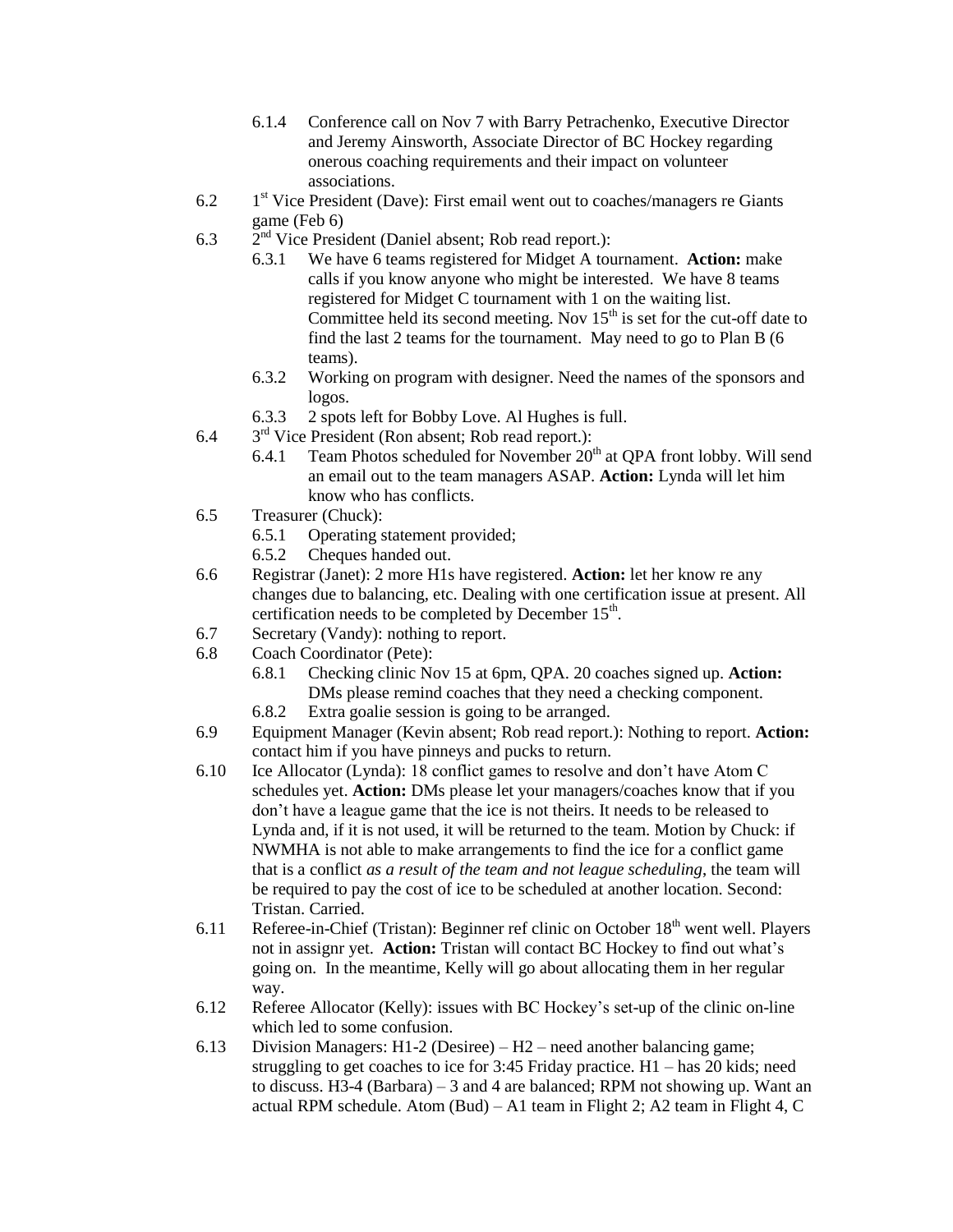teams doing ok. Peewee (Greg) – C teams deemed balanced; A team in Flight 4. Bantam (Tracy) – C teams balanced; A team in Flight 3. Midget (Jennifer) – A team in Flight 2. Tournament in Port Alberni and came in third; C teams deemed balanced and are all in the top flight. Juvenile (Christel) – issues at a game resulting in 5 suspensions for our players plus an issue with a player off-ice. Discussion regarding plans for next game versus this team.

- 6.14 Past President (Ross): nothing to report.
- 7. Date of Next Meeting: Dec 8, 2014
- 8. Adjournment at 9:51pm: Motion by Ross; Second: Kelly. Carried.

# **DRAFT 2 Nov 9 2014**

# **POLICY 5.1 COMMUNICATION PROCEDURE**

Below is a diagram explaining the proper lines of communication within NWMHA. Note that serious issues should always be brought to the attention of the Division Manager or President, depending on the situation.

# **The following explains the procedure for proper communication and conflict resolution within NWMHA.**

### . **Step 1: Solve the problem yourself.**

**If there is a concern regarding a player, talk to his/her parent/guardian. If the issue is with a parent/guardian, talk to him/her. Please keep the communication confidential. If it is neither practical nor possible to resolve the issue parent to parent, contact the Team Leaders (Coach/Manager). If communicating via email, please do not cc anyone else.**

## **Step 2: Involve the TEAM LEADERS.**

**If unsuccessful in resolving the issue at the parent/player level, contact the Team Leaders and see if the issue can be resolved at the Team level. Again, communication should remain confidential. Again, if it is neither practical nor possible to resolve the issue at the Team level, contact the Division Manager. Please do not cc anyone else on any written communication.**

## **Step 3: Involve the DIVISION MANAGER.**

**If there is no resolution at the Team level, contact the Division Manager and see if the issue can be resolved at the Division level. Again, the communication should be confidential. The Division Manager, in his/her judgement, may draw upon other resources to try and resolve the problem. If the matter remains unresolved or if it is neither practical nor possible to resolve the concern at the Division level, the Division Manager or individuals involved may contact the President and lodge a formal complaint. See the NWMHA Policies for timeline requirements. The issue must continue to remain confidential.**